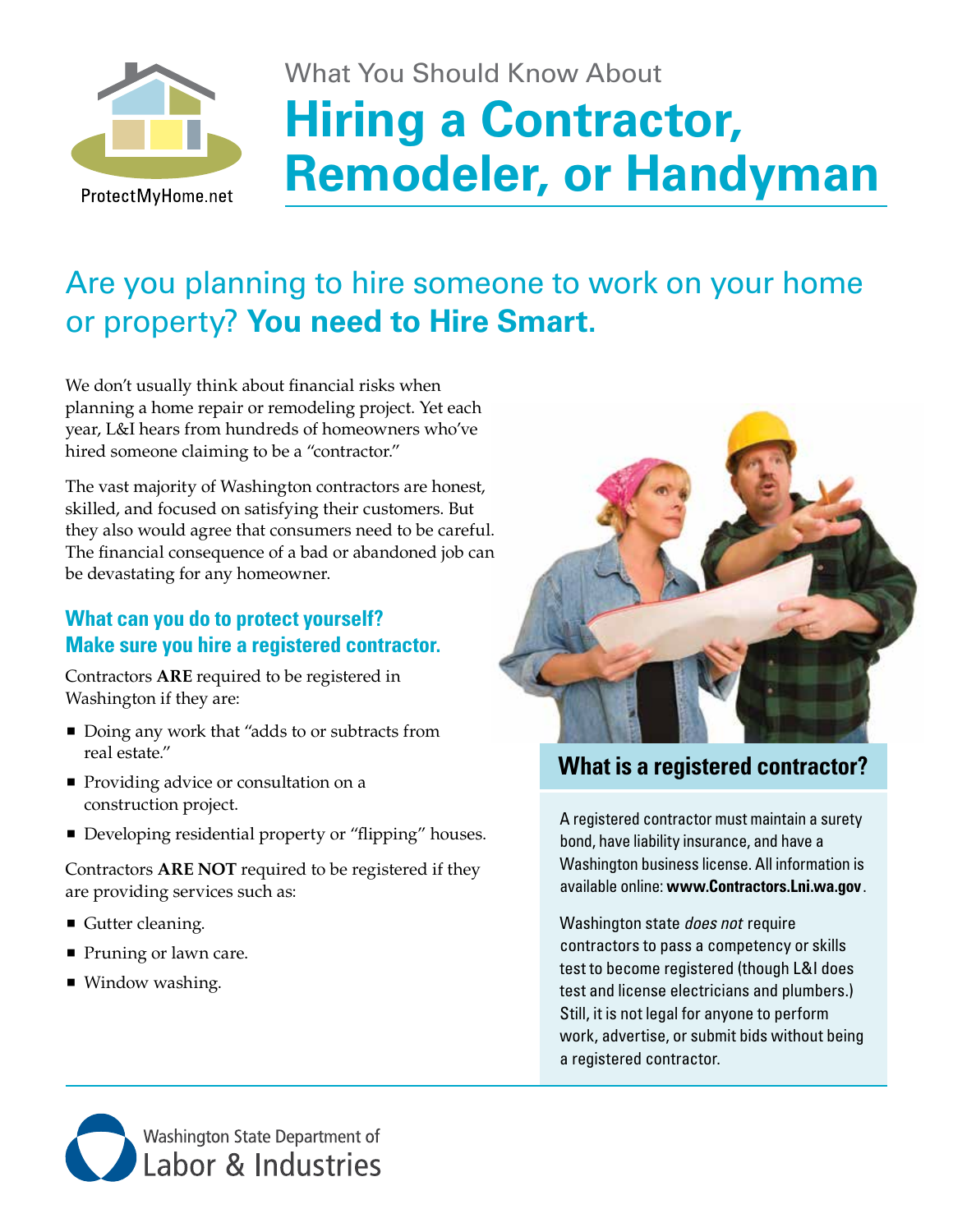## How do bond and insurance requirements in Washington contractor laws help protect homeowners?

- **They give you financial recourse:** Required *bonds* give homeowners some financial recourse if the job is left unfinished or you are not satisfied with it. In these cases, you may take civil action in Superior Court against a contractor's bond. General contractors must post a \$12,000 bond, and specialty contractors, such as painters or landscapers, a \$6,000 bond.
- **They can cover damage:** The contractor's required general *liability insurance* coverage of \$50,000 covers damage to your property; the \$200,000 public liability insurance covers other personal damages.
- They provide a 'known' business to work with: A required current Washington *business license* ensures the contractor is not a 'fly by night' company and if the contractor has employees — they are covered by workers' compensation insurance, obtained through L&I.

#### **Note: You may ask to see your contractor's liability insurance policy**

This will help you verify what it covers. Many liability insurance policies for contractors include '*construction defect*' clauses and/or '*exclusions for work outside of the contractor's normal business practices*'. Reviewing your contractor's policy with your own insurance agent may be advisable, especially for larger projects.

## Check out **www.ProtectMyHome.net**

It's L&I's online toolbox for homeowners looking for the right contractor, where you can:

- Verify a contractor's Washington registration.
- Find out how long they've been registered and if they have workers' compensation insurance for any employees they may have on your property.
- Check for any pending or past legal actions against the contractor and their bonding company, other business names used in the past, and any past infractions.
- Download a copy of our *Hire Smart Worksheet*.
- Get step-by-step advice on how to hire a contractor.



## **Before you hire a contractor or remodeler:**

## Hire smart. L&I can help.

- 1. Verify their contractor registration.
- 2. Get three written bids.
- 3. Don't pay in full until the job gets done.

For more "Hire Smart" tips, go to: **www.ProtectMyHome.net**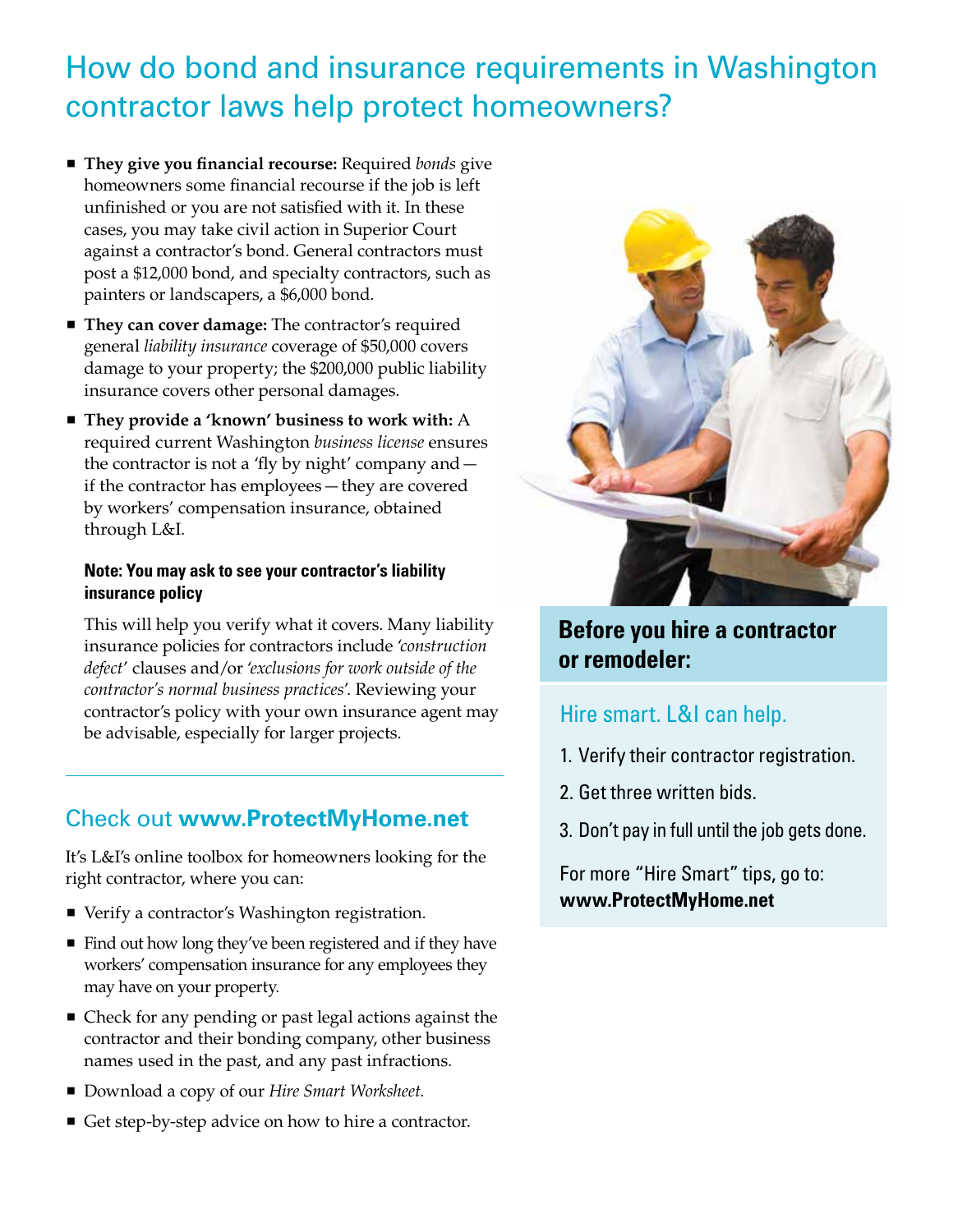## If you hire a person who is *not* a registered contractor, be aware and manage the risks.

If you *do* decide to hire someone who is *not* a registered contractor, you *could* be considered that person's employer, with wage, tax, workers' comp, safety, and record-keeping requirements.

#### **To protect yourself from risk and liability — if you are** *not* **working with a registered contractor — be sure to:**

- **Get workers' compensation insurance through L&I:** If your worker gets hurt, it will pay medical expenses and protect you from being sued. (See Page 4.)
- **Pay at least the minimum wage.** Find the current required hourly wage at **www.WorkplaceRights.Lni.wa.gov**.
- **Keep track of hours worked:** You must pay overtime after 40 hours in a given week. Also, if the worker later claims you failed to pay wages correctly, you will have a record.
- **Pay/withhold taxes due on the wages:** Go to **www.BizGuide.wa.gov** for information.

#### **Heads up! Don't pay twice.**

Did you know that you, the property owner, are ultimately responsible for ensuring suppliers, subcontractors and workers are paid? If your contractor doesn't pay them, they have the right to file a lien on *your* property to obtain payment.

Learn more in Publication F625-017-000, *Facts About Construction Liens*.

## Protect yourself with permits

Your contractor should obtain all the necessary permits. If you do the work youself, you would need to check which permits are required and obtain them if necessary.

- Building permits: Contact your local county or city building department.
- Electrical permits: **www.ElecPermit.Lni.wa.gov**
- Manufactured homes permits: L&I must approve plans and inspect both new and 'altered' manufactured/factoryassembled homes and recreational vehicles for safety. Call your local L&I office or go to **www.FAS.Lni.wa.gov**.
- Elevator permits for any stair-lifter, pool lifting device or other conveyance. For information, call L&I's Elevator Program: 360-902-6130.

#### Be wary of contractors who:

- **Provide credentials or references** that can't be verified.
- Offer a special price only if you "sign today" or use other highpressure sales techniques.
- Accept only cash, require large deposits or the entire cost upfront.
- Ask you to pay in their name, rather than the name of a business.
- Do not provide a written contract or complete bid.
- Ask you to pick up the building permit, usually a contractor requirement. (Permits are for your protection: they help ensure you'll meet building codes.)
- **Offer exceptionally long warranties.**
- Want to do most or all the work on weekends and after-hours.
- Give you an offer that sounds "too good to be true."